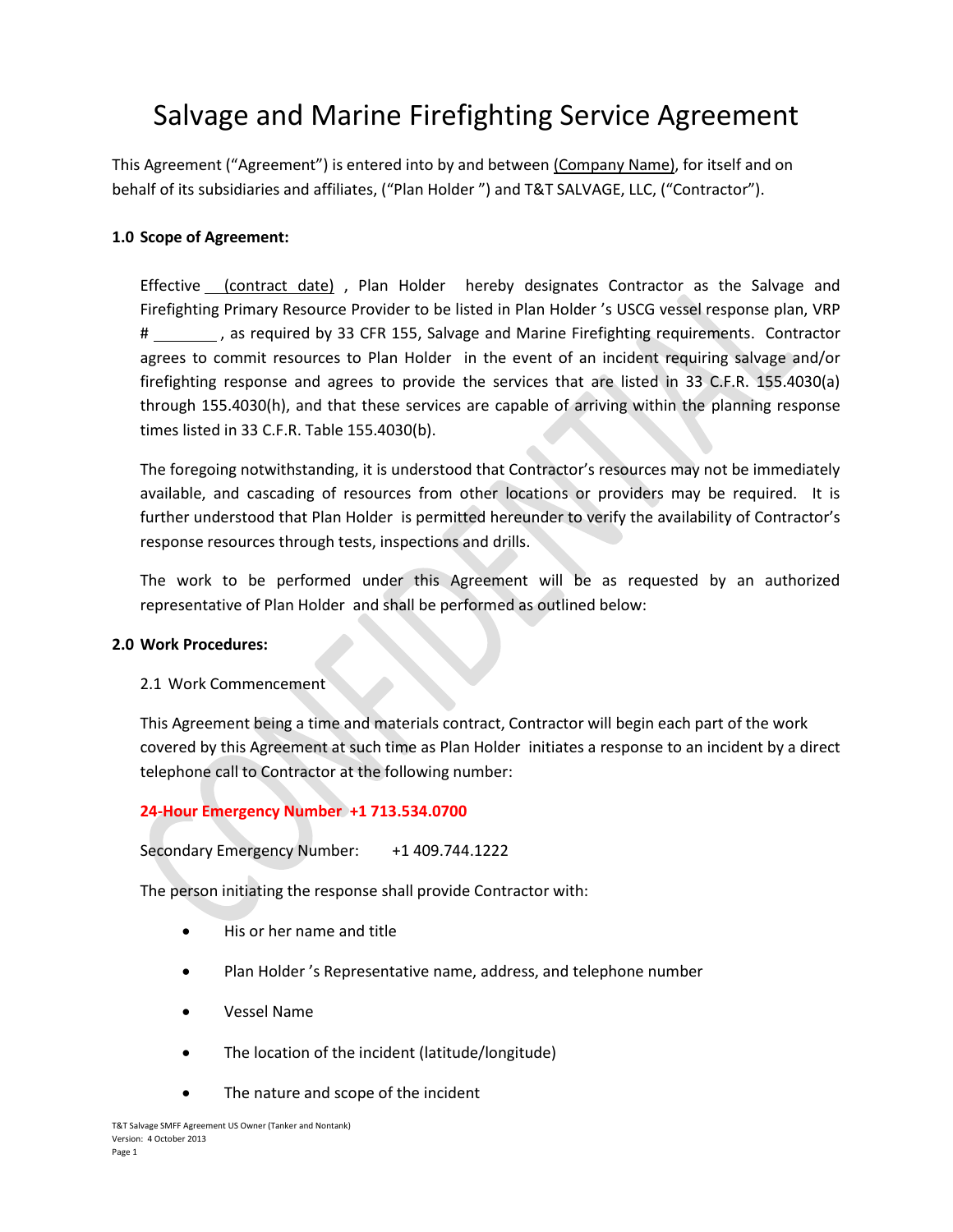- The approximate time incident occurred
- Any other pertinent information relating to the incident

Upon receiving the call, and in reliance thereon, Contractor will exercise due diligence to begin mobilizing resources for purposes of responding to the incident.

2.1 (a) Plan Holder has the right to appoint a representative ("Plan Holder 's Representative") to attend the salvage operation to attend on board throughout the salvage and or firefighting response.

## 2.2 Labor Verification

Time sheets will be filled out daily by Contractor for services performed. Daily time sheets will be verified and signed by the Contractor's supervisor and shall be attached to Contractor's invoice. These shall be submitted to Plan Holder 's Representative on daily basis. If Plan Holder 's Representative does not agree with the daily time sheet, he shall give notice in writing to the Contractor forthwith stating which items he does not agree with.

## 2.3 Supervision, Labor, Equipment, Supplies And Safety

Contractor shall, at Contractor's expense and in a diligent and workmanlike manner, furnish supervision, labor, equipment, machinery, tools, material, and supplies necessary for the safe performance of the work herein contemplated.

## 2.4 Fleet Updates

As used herein, "Fleet" is defined as the vessels listed in an approved vessel response plan (VRP) as referenced in Section 1.0 Scope of Agreement. Plan Holder agrees to notify Contractor in a timely manner of all changes in the named Fleet, including but not limited to vessel additions, deletions, and name modifications which occur during the term of this Agreement. It is understood that Contractor is under no obligation whatsoever to respond to vessels not identified or covered by this Agreement.

# 2.5 Drills and Exercises

Contractor will support Plan Holder 's compliance with 33 C.F.R. 155.4052 by participating as directed in drills and exercises. Contractor's participation in Plan Holder drills and exercises will be quoted separately and will be based upon scope of participation. Plan Holder shall make its vessels reasonably available to Contractor for familiarization and casualty response planning purposes.

## 2.6 Marine Pre-Fire Plan Certification

Contractor will provide guidance and support to the Plan Holder during the creation of their Marine Pre-Fire Plan as required by 33 CFR 155.4035; and, there will be no additional fee for Pre-Fire Plan (PFP) certification so long as the Plan Holder provides all PFP documentation in electronic format.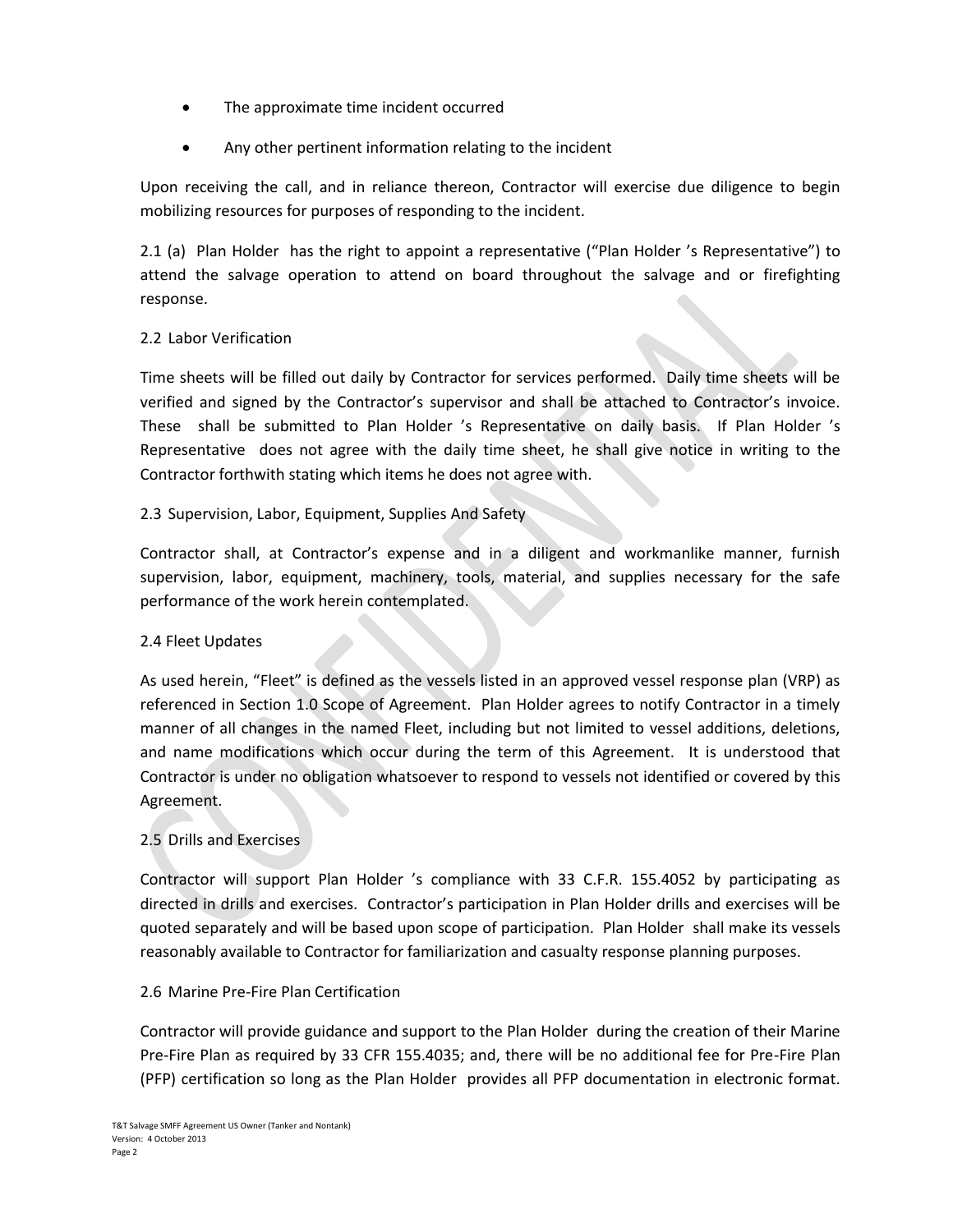Plan Holder shall provide the electronic files allowing a minimum of 7 days for process review and certification of the PFP.

If the Plan Holder is unable to prepare their pre-fire plan, T&T Salvage will provide this service at a rate of USD \$75.00 per hour plus the cost of any file digitization at cost plus 15%.

## **3 FUNDING**

## 3.1 Administrative Fee

As part of this Agreement, Plan Holder understands and agrees to pay Contractor an annual Administrative Fee of (Amount). The Administrative Fee is due upon receipt of invoice from Contractor. The Administrative Fee is based on calendar year or any part thereof. Contractor reserves the right to adjust the Administrative Fee based upon fleet updates and fluctuations; however, there will be no proration of the Administrative Fee or refunds for vessels which are deleted from coverage during the calendar year or for vessels that do not enter US waters during a calendar year.

## 3.2 Payment for Work Performed

Plan Holder will pay Contractor for services rendered hereunder at the rates set forth in "Attachment 1". It is understood that the rates set forth in the attached tariff are subject to change by Contractor upon thirty (30) days written notice to Plan Holder. It is further understood that once the response has been initiated, Plan Holder and Contractor may mutually agree to enter into an alternative funding agreement so long as it does not impede or cause a delay in the overall response effort. Plan Holder shall pay such portion of Contractor's invoices for services rendered hereunder and approved by the Plan Holder 's Representative, such approval not to be unreasonably withheld or delayed, within thirty (30) days of receipt.

If any amount payable under this agreement has not been paid within 7 days of the due date, then at any time thereafter the contractor shall be entitled to terminate this agreement without prejudice to the sums already due to the Contractor and to any further rights or remedies which the Contractor may have against the Plan Holder, provided always that the Contractor shall give the Plan Holder at least 3 working days written notice of its notice of its intention to exercise this right.

Without prejudice to the above, in the event that payment is not timely made, the Contractor shall be entitled to interest on the unpaid balance at the rate of two percent above normal commercially available Bank lending rates.

The parties intend that the provisions of this Section constitute the "funding agreement" required by 33 C.F.R. 155.4025, which shall remain in effect throughout the term hereof.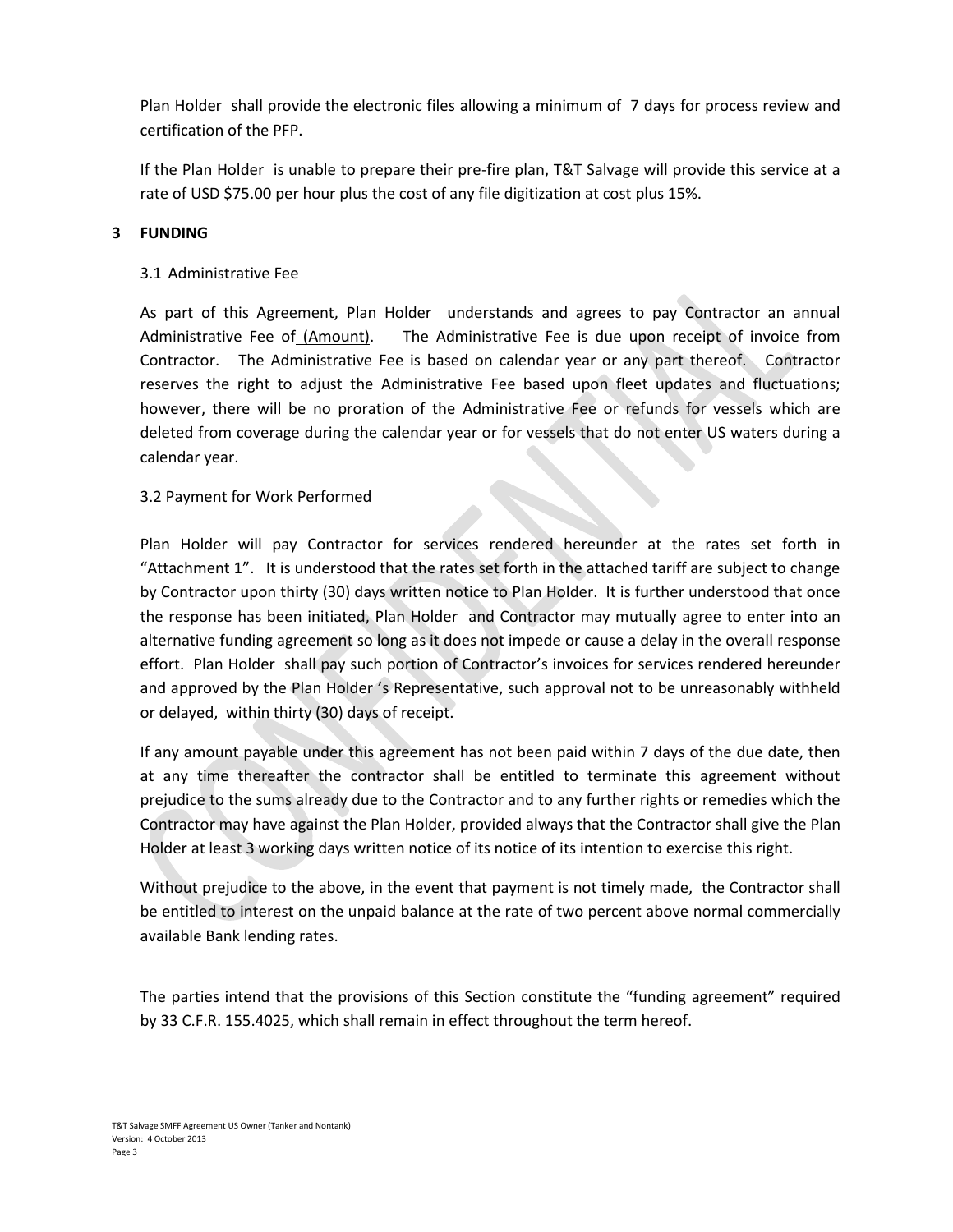## 3.3 Security

Upon request from the Contractor, the Plan Holder shall provide an irrevocable and unconditional security in a form and amount as agreed between the parties for all or part of any amount which may be or become due under this Agreement. Such security shall be given on one or more occasions as and when required by the Contractor.

If the security required in accordance with this clause is not provided within 5 banking days following the request by the Contractor, then at any time thereafter the Contractor shall be entitled to terminate this agreement without prejudice to the sums already due to the Contractor and to any further rights or remedies which the contractor may have against the Plan Holder, provided always that the Contractor shall give the company at least 7 calendar days written notice of its intention to exercise this right.

## **4.0 INDEPENDENT CONTRACTOR RELATIONSHIP**

In the performance of the work herein contemplated, Contractor is and shall be an independent contractor, the Contractor's Salvage Master having overall charge of the operation, and making all final decisions as to what he thinks is best. He shall remain responsible for the operation. Plan Holder 's Representative shall be entitled to be kept informed by or on behalf of the Salvage Master. The Salvage Master shall consult with the Plan Holder 's Representative during the operation if circumstances allow and the Plan Holder 's Representative, once on site, shall be entitled to offer the Salvage Master advice. The foregoing notwithstanding, Contractor's work shall meet the approval of Plan Holder , and Plan Holder shall have the general right to inspect the work to insure the satisfactory completion thereof. In this paragraph, the term "Salvage Master" shall mean "salvage master" or if none "Contractor's representative on site".

## **5.0 OBLIGATIONS**

## 5.1 Contractor agrees to:

a. Pay off just claims for labor, materials and supplies furnished by Contractor hereunder. Contractor in no circumstances shall allow a lien or charge for services provided to Plan Holder by or on behalf of Contractor to become fixed upon any property of Plan Holder , with the exception of liens or charges arising from Plan Holder 's failure to pay any sum due Contractor under this Agreement.

b. Comply with all laws, rules and regulations, Federal, State, and Municipal, which are now, or in the future may become, applicable to Contractor, Contractor's business, equipment, and personnel engaged in operations covered by this Agreement, or accruing out of the performance of such operations; and

c. Pay any and all claims which may be asserted or assessed against Plan Holder because of any infraction or violation of any Federal, State or Municipal law, rule, or regulation, or for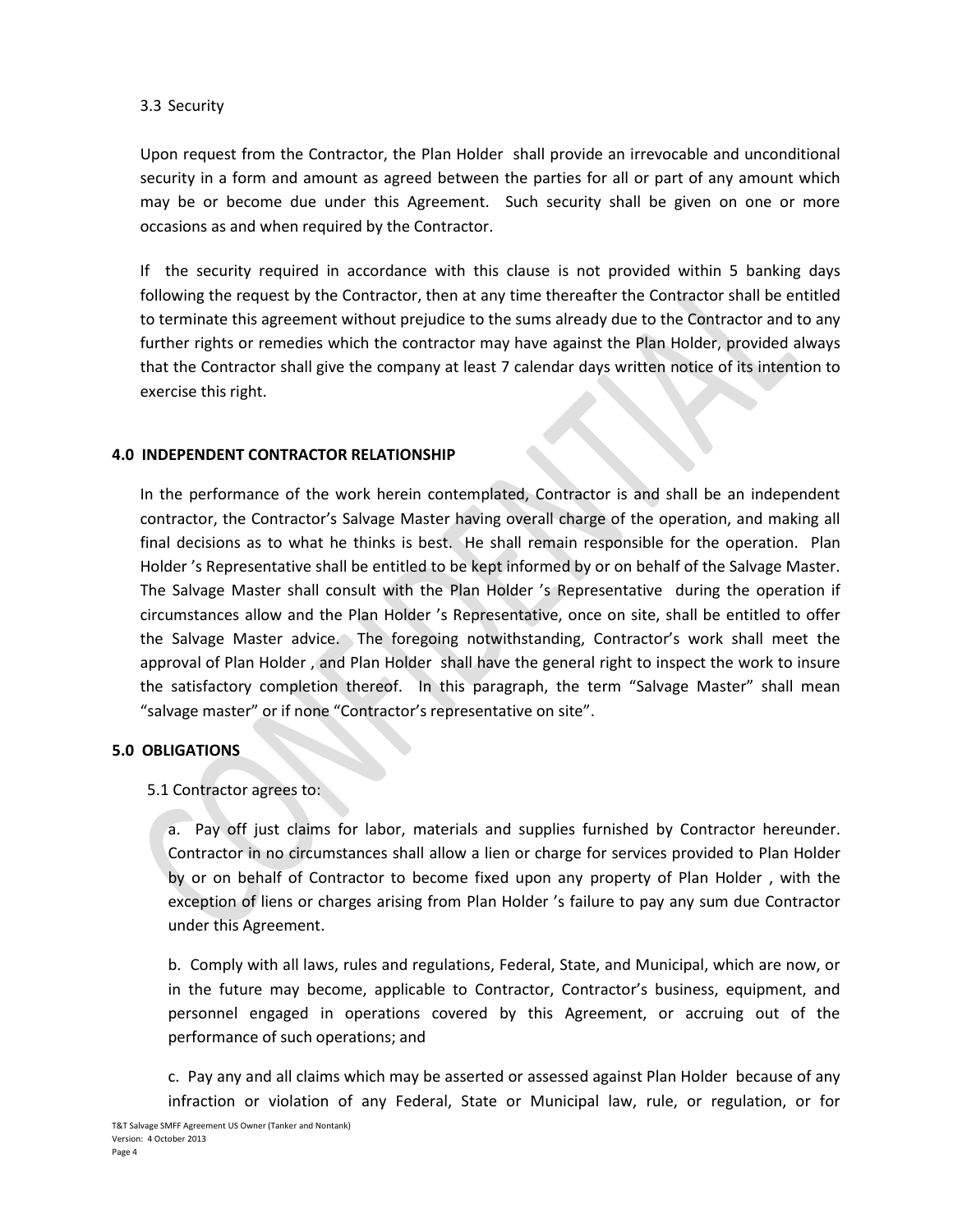nonpayment of taxes, which are now or in the future may become, applicable to Contractor, Contractor's business or personnel, arising from Contractor's operations hereunder.

#### **6.0 INDEMNITIES AND INSURANCE**

6.1 Contractor and Plan Holder agree that:

a. Contractor agrees to protect, defend, indemnify and hold harmless Plan Holder , its subsidiaries and affiliates, each of their officers, directors, agents and employees, each of Plan Holder 's subcontractors and their employees, each of their vessels employed in connection with or as the object of the services being carried out under this Agreement, and each of their respective insurers (hereinafter referred to as the "Plan Holder Indemnitees") from and against all claims, demands, causes of action of any kind and character, **any special, punitive, indirect, exemplary, or consequential damages or losses (including but not limited to loss of use, loss of profit, loss of business or business interruption) and without regard to the cause or causes thereof or the negligence or fault of Plan Holder made, brought by or on behalf of any Contractor Indemnitee (as hereinafter defined), arising out of this Agreement on account of personal injury, illness, death, and/or loss of or damage to property.**

b. Plan Holder agrees to protect, defend, indemnify and hold harmless Contractor, its parents, subsidiaries and affiliates, each of their officers, directors, agents and employees, each of Contractor's subcontractors and their employees, each of their vessels employed in connection with the services being carried out under this Agreement, and each of their respective insurers (hereinafter referred to as the "Contractor Indemnitees") from and against all claims, demands, causes of action of any kind and character, **any special, punitive, indirect, exemplary, or consequential damages or losses (including but not limited to loss of use, loss of profit, loss of business or business interruption) and without regard to the cause or causes thereof or the negligence or fault of Contractor or its subcontractors made, brought by or on behalf of any Plan Holder Indemnitee, arising out of this Agreement on account of personal injury, illness, death, and/or loss of or damage to property.**

c. In the event that bodily injury, death or property loss or damage is sustained by a person or entity not referred to above, then the rights and obligations between the parties to this Agreement shall be determined at law, except as otherwise provided in this Agreement.

d. Plan Holder agrees to defend, hold harmless and indemnify the Contractor Indemnitees from and against any and all claims and causes of action that may be brought or come about, directly or indirectly, from any cargo spill or discharge, oil spill or discharge, gas spill or discharge, fuel oil spill or discharge, hazardous material spill or discharge, chemical spill or discharge, solid material spill or discharge, or pollution of any type, from Plan Holder 's vessels (hereinafter referred to as "Plan Holder 's pollution"), including, but not limited to, cleanup costs, third-party damages, or any other damages of any type that may be caused by said Plan Holder 's pollution, **regardless of any sole or contributing fault or negligence of the Contractor Indemnitees or any of them or the unseaworthiness of any vessel**.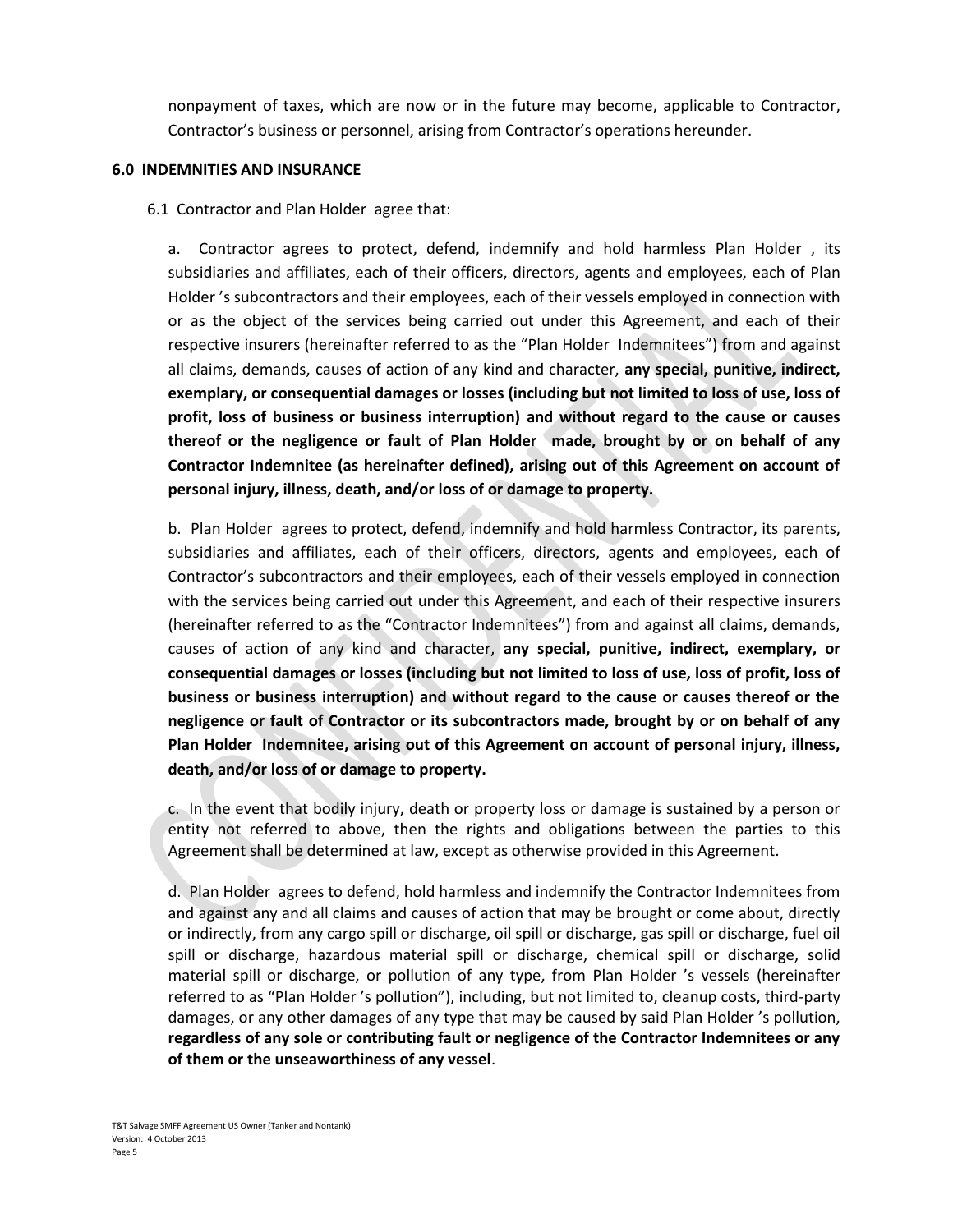e. Contractor agrees to defend, hold harmless and indemnify the Plan Holder Indemnitees from and against any and all claims and causes of action that may be brought or come about, directly or indirectly, from any cargo spill or discharge, oil spill or discharge, gas spill or discharge, fuel oil spill or discharge, hazardous material spill or discharge, chemical spill or discharge, solid material spill or discharge, or pollution of any type, from Contractor's vessels (hereinafter referred to as "Contractor's pollution") which are used in carrying out services under this Agreement, including, but not limited to, cleanup costs, third-party damages, or any other damages of any type that may be caused by said Contractor's pollution, **regardless of any sole or contributing fault or negligence of the Plan Holder Indemnitees or any of them or the unseaworthiness of any vessel.**

f. Plan Holder agrees to release, defend, hold harmless and indemnify the Contractor Indemnitees from and against all claims and causes of action that may be brought or come about, directly or indirectly, from any pollution from pipelines or equipment in the vicinity of Plan Holder 's vessels, including cargo spill or discharge, oil spill or discharge, gas spill or discharge, fuel oil spill or discharge, hazardous material spill or discharge, chemical spill or discharge, solid material spill or discharge, or pollution of any type, except to the extent such claims and causes of action arise from Contractor's negligence or fault.

g. Contractor agrees to release, defend, hold harmless and indemnify the Plan Holder Indemnitees from and against all claims and causes of action that may be brought or come about, directly or indirectly, from any pollution from pipelines or equipment in the vicinity of Plan Holder 's vessels, including cargo spill or discharge, oil spill or discharge, gas spill or discharge, fuel oil spill or discharge, hazardous material spill or discharge, chemical spill or discharge, solid material spill or discharge, or pollution of any type, but only to the extent such claims and causes of action arise from Contractor's negligence or fault.

h. Plan Holder agrees to release, defend, hold harmless and indemnify the Contractor Indemnitees from and against all claims, causes of action, fines and penalties that may be brought or come about, directly or indirectly, from (1) removal of silt, sand and/or mud from in and around any of Plan Holder 's vessels, or (2) any other natural resource or environmental damage of any type or description, including but not limited to reef damage, that may arise from services provided by Contractor and/or its subcontractors hereunder, except to the extent such claims, causes of action, fines and penalties arise from Contractor's negligence or fault.

i. Contractor agrees to release, defend, hold harmless and indemnify the Plan Holder Indemnitees from and against all claims, causes of action, fines and penalties that may be brought or come about, directly or indirectly, from (1) removal of silt, sand and/or mud from in and around any of Plan Holder 's vessels, or (2) any other natural resource or environmental damage of any type or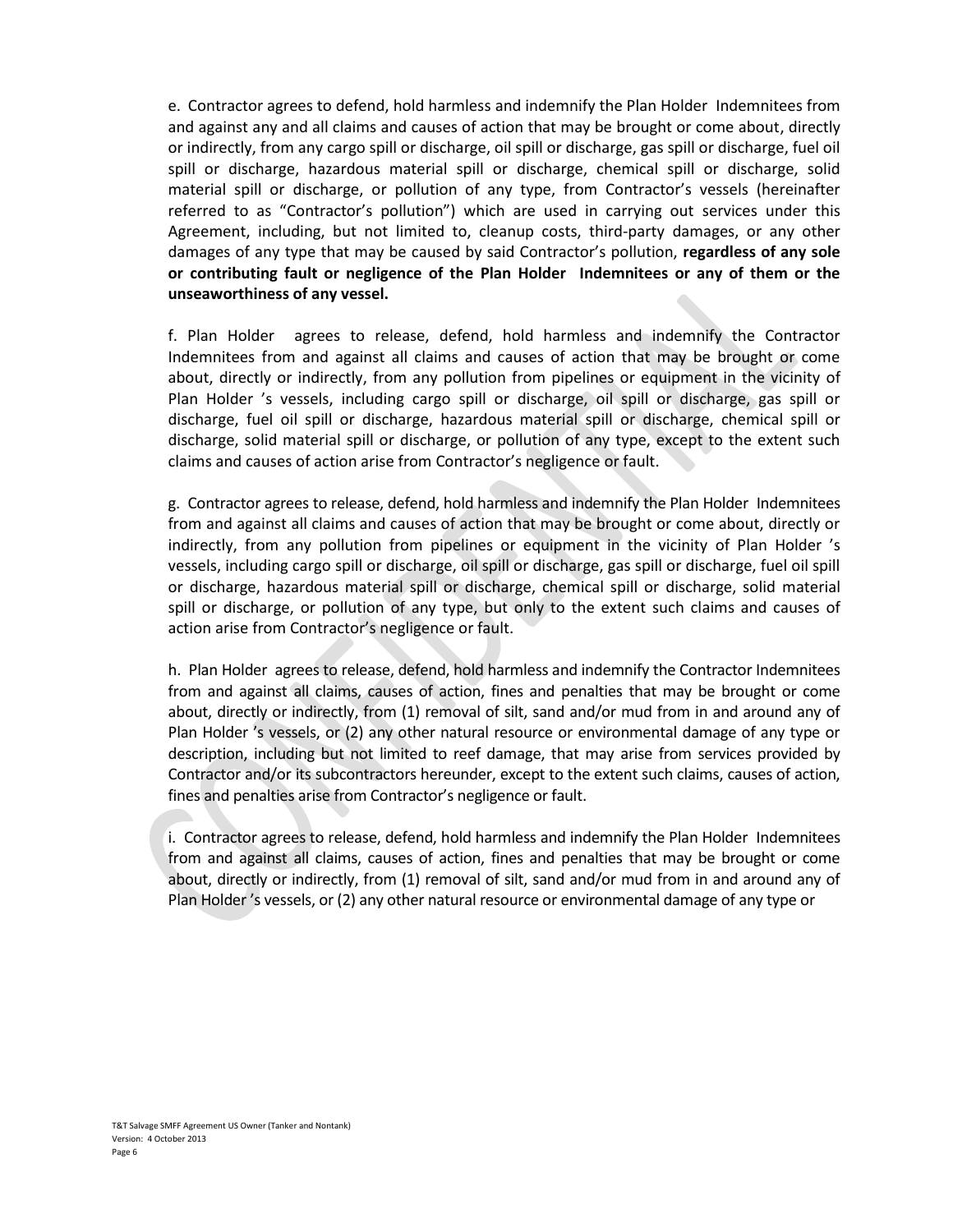description, including but not limited to reef damage, that may arise from services provided by Contractor and/or its subcontractors hereunder, but only to the extent such claims, causes of action, fines and penalties arise from Contractor's negligence or fault.

j. Notwithstanding anything contained in this Agreement to the contrary, liability for special, punitive, indirect, exemplary, or consequential damages or losses (including but not limited to loss of use, loss of profit, loss of business or business interruption) shall be determined pursuant to applicable law.

## **7.0 INSURANCE**

Contractor agrees to carry or will cause to be carried, with an insurance company or companies satisfactory to Plan Holder and authorized to do business in the State wherein work is to be performed for Plan Holder by Contractor, insurance coverage with limits of not less than those set forth in Attachment 2, such coverage to include Contractor's liability assumed under the indemnity provisions in Section 6.0. A certificate of such coverage shall be furnished to Plan Holder by Contractor.

## **8.0 ACCIDENT REPORTS TO BE FURNISHED BY CONTRACTOR**

Contractor shall furnish Plan Holder a copy of Contractor's accident report covering each accident occurring on the vessels or premises covered by this Agreement during the performance of this Agreement.

#### **9.0 RETENTION OF RECORDS**

Contractor Agrees to retain all pertinent books, payrolls, and records relating to work performed hereunder for a period of not less than three years after completion thereof. Plan Holder and its duly authorized representatives shall have access at all reasonable times, and upon giving reasonable advance notice, to the books, payrolls and records maintained by Contractor relating to any of the Work performed hereunder, and shall have the right to audit books, payrolls and records at any reasonable time or times upon giving reasonable advance notice.

## **10.0 CONFLICT WITH OTHER AGREEMENTS OR UNDERTAKINGS**

In the event there should be any conflict between the provisions of this Agreement and any field work order, Contractor's work ticket, invoice, statement, purchase order, or any other type of written memoranda, or with any other agreements, whether written or oral between Plan Holder and Contractor pertaining to the subject matter hereof, the provisions of this Agreement shall control.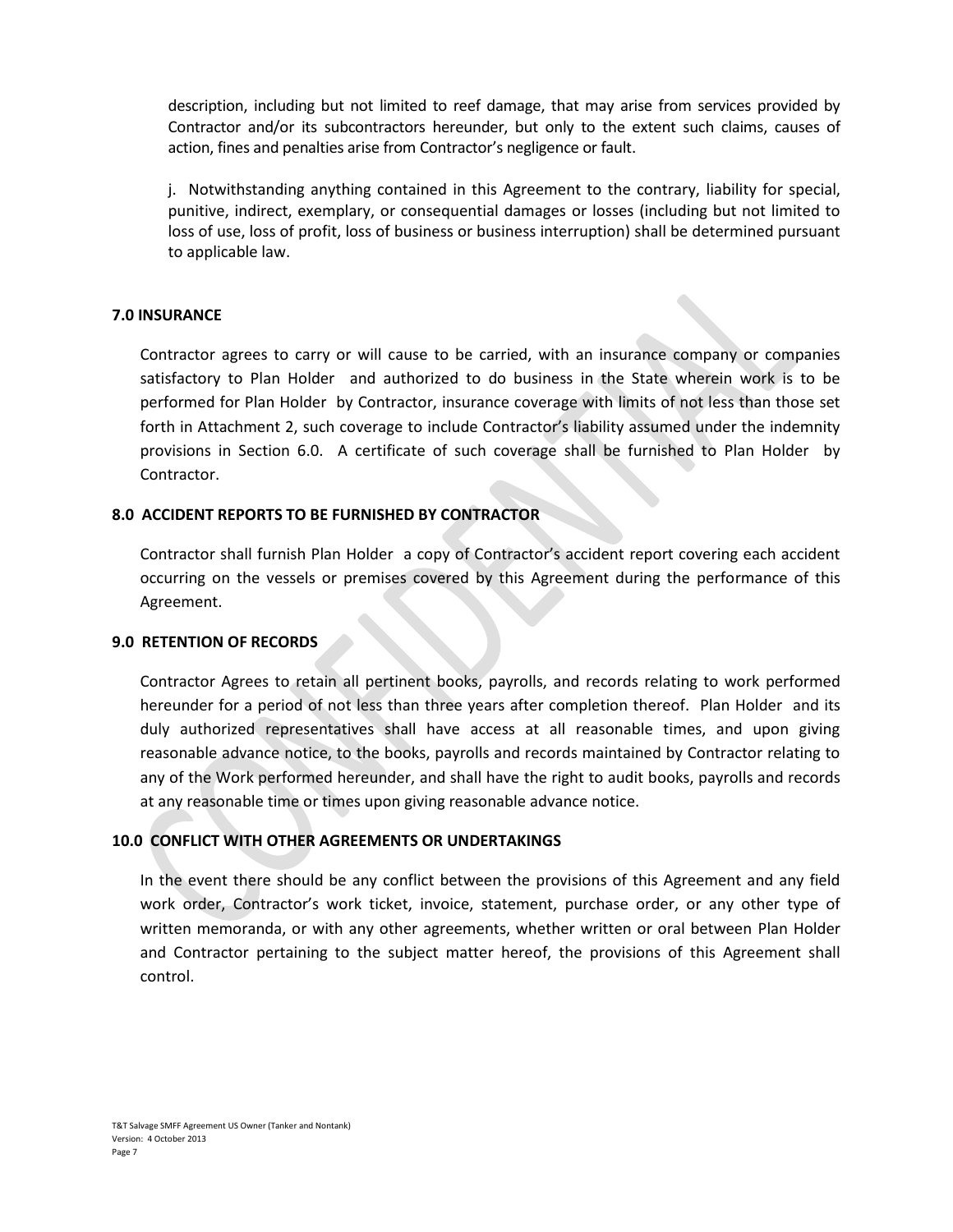#### **11.0 NON EXCLUSIVITY**

Plan Holder will use Contractor's services as Plan Holder elects, and nothing in this Agreement should be construed as a commitment to purchase services on the part of the Plan Holder . However, should Plan Holder request, orally or in writing, Contractor's services, and acting on this request Contractor mobilizes its equipment and personnel, and Plan Holder subsequently terminates the request before services are actually performed, Plan Holder is obligated to pay for all such mobilized equipment and personnel fees, on a portal-to-portal basis, at the rates set forth in Attachment 1. It is expressly agreed and acknowledged that Contractor shall have no liability whatsoever for failing to respond to any Plan Holder casualty or event if Plan Holder fails to notify Contractor and request Contractor's services in connection with same.

#### **12.0 TERMINATION**

#### **12.a Termination of salvage operations**

Plan Holder shall be entitled to terminate the salvage operations by giving 5 clear days' written notice of such termination, provided the Contractor and/or its subcontractors is not restrained from demobilizing his equipment and/or personnel by any Federal, State, Local or Municipal authorities and in accordance with clause 11 above.

#### 12.b Termination of Agreement

This agreement shall remain in force and effect until terminated in accordance herewith. Either party may terminate this Agreement by giving the other party thirty (30) days written notice of termination. If any party hereto (i) becomes insolvent or admits in writing its inability to pay its debts as they mature, (ii) is adjudicated as bankrupt or insolvent, (iii) applies for, consents to, or acquiesces in the appointment of, a trustee or receiver for such party or any property thereof, (iv) makes a general assignment for the benefit of creditors, (v) has a trustee or receiver appointed for such party, for all or any part of its property, which is not discharged within sixty (60) days, (vi) materially breaches the terms of this Agreement, or (vii) has any bankruptcy, reorganization, debt arrangement, or other proceeding under any bankruptcy or insolvency law, or any dissolution or liquidation proceeding instituted by or against such party which is consented to or acquiesced in by any such party (hereinafter "insolvent party") or remains for sixty (60) days undismissed, this Agreement shall, at the election of the party not so insolvent or in material breach, terminate as to such insolvent or materially breaching party. The foregoing notwithstanding, neither party hereto shall, by the termination of this Agreement , be relieved of its liabilities arising from, growing out of or incident to work performed hereunder prior to the time such Agreement is terminated.

#### **13.0 CHOICE OF LAW AND ARBITRATION**

This Agreement shall be governed by the General Maritime Law of the United States and, to the extent of matters not provided for therein, the laws of the State of Texas, excluding the conflicts of law principles of such State. Any and all differences and disputes of whatsoever nature arising out of this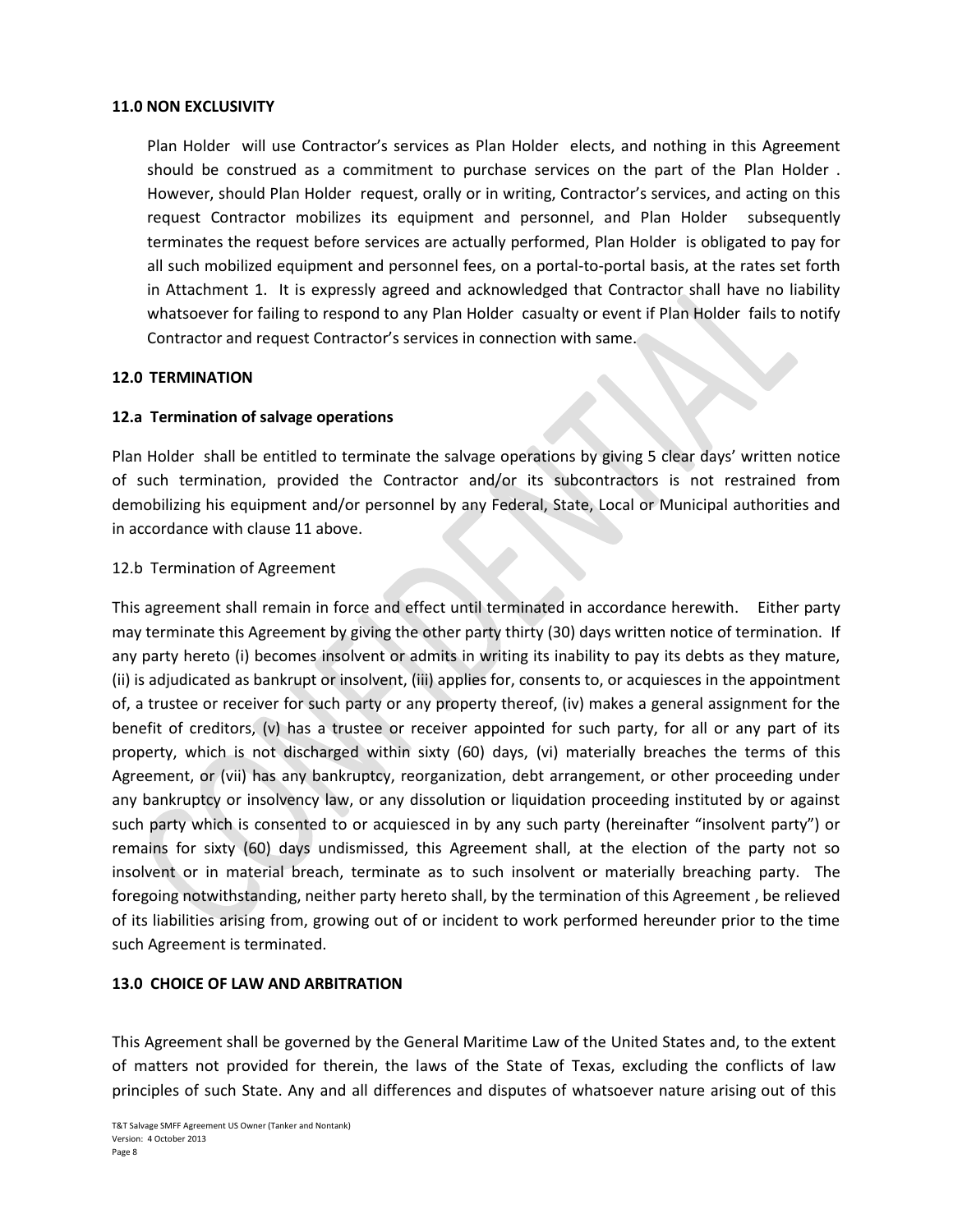contract shall be put to arbitration in the City of Houston, Texas, pursuant to the Maritime Laws of the United States, The Federal Arbitration Act, and the Rules of the Houston Maritime Arbitrators Association, before a panel of three persons, consisting of one Arbitrator to be appointed by each of the parties hereto and a third by the two so chosen. Their decision or that of any two of the three on any point or points shall be final. Until such time as the Arbitrators formally close the hearings, either party shall have the right by written notice served on the Arbitrators and on the other party to specify further disputes or differences under this contract for hearing and determination. The Arbitrators may grant any relief which they, or a majority of them, deem just and equitable and within the scope of the agreement of the parties, including, but not limited to, specific performance. Awards made in pursuance to this Clause may include costs, including a reasonable allowance for attorney's fees, and judgment may be entered upon any Award made hereunder in any Court having jurisdiction in the premises."

#### **14.0 SALVAGE RENUMERATION**

Neither Contractor, Sub Contractor nor his employees shall claim any salvage remuneration or reward over and above the sums payable under this contract or any alternate payment arrangements as per Section 3.2, and if such shall be held to be payable by Plan Holder , Contractor will immediately reimburse Plan Holder for such sums claimed together with any reasonable legal and other costs incurred by Plan Holder in this regard.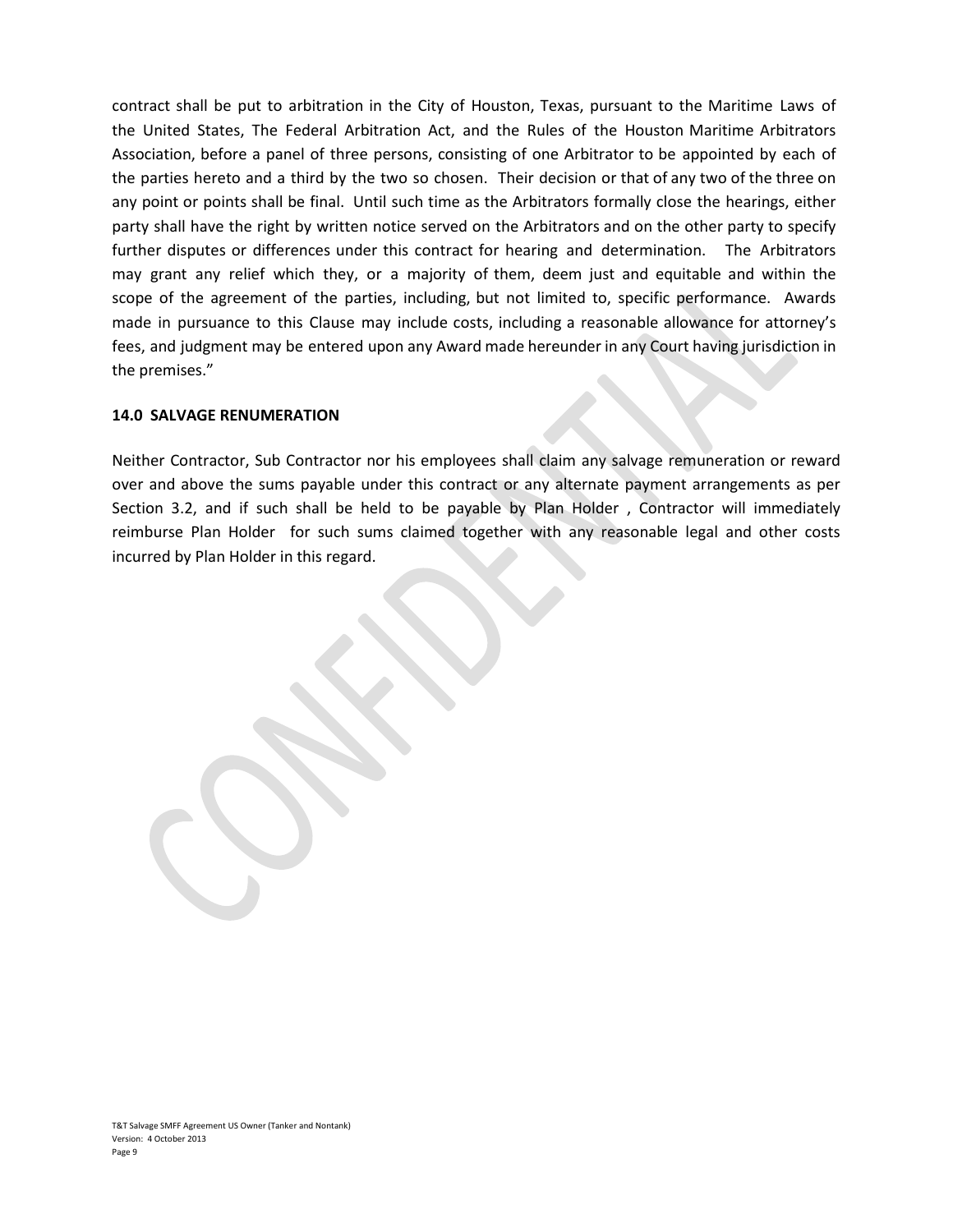## **15.0 NOTICE**

Notice may be given to Plan Holder as follows: Company: (Company Name) Address: (Street Address) (City, State, Zip) (Country) Telephone: (Phone Number) Email: (Email Address) Fax: (Fax Number)

Notice may be given to Contractor as follows:

| Address:   | 8717 Humble Westfield Road |
|------------|----------------------------|
|            | Houston, TX 77338          |
| Attention: | Mr. Mauricio M. Garrido    |
| Telephone: | +1 281-446-4010            |
| Email:     | info@ttsalvage.com         |

Plan Holder : (Company Name) T&T SALVAGE, LLC

| By:    | By     |
|--------|--------|
| Name:  | Name:  |
| Title: | Title: |
| Date:  | Date:  |

T&T Salvage SMFF Agreement US Owner (Tanker and Nontank) Version: 4 October 2013 Page 10